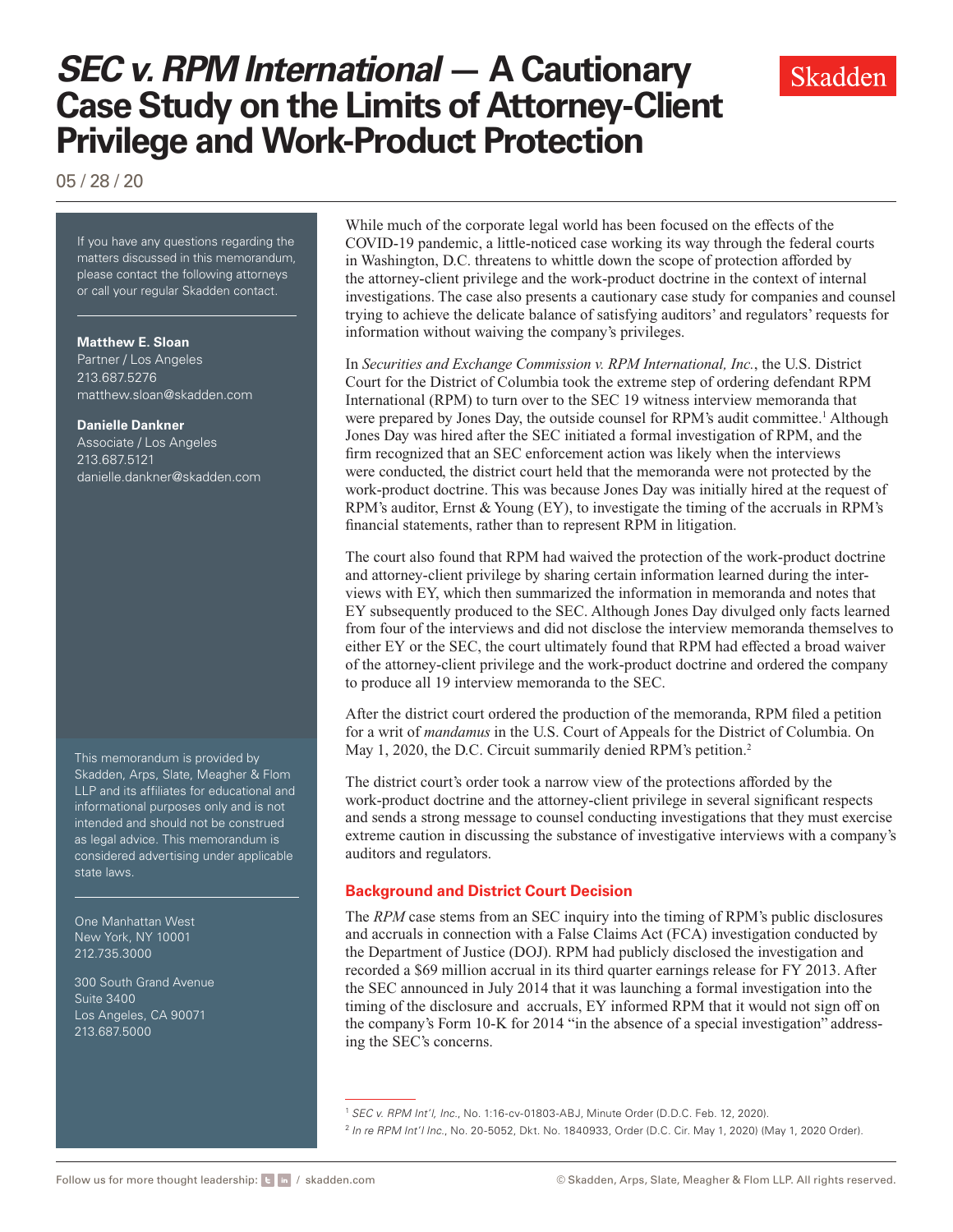In response, RPM's audit committee hired Jones Day to conduct an internal investigation focused on the disclosure and accrual issues. During the course of its investigation, Jones Day interviewed 23 witnesses over 10 days, including RPM executives, employees and counsel. At the direction of the audit committee, Jones Day provided regular updates to EY "on the progress of the investigation," including summaries of key facts learned during the witness interviews. At the conclusion of its investigation, RPM restated the company's financials by recording portions of the third-quarter accruals in the first and second quarters of 2013. Jones Day thereafter prepared formal interview memoranda, memorializing the interviews it conducted, which it did not share with anyone, including EY or RPM. Pursuant to a request from the SEC, EY produced documents regarding the accruals and the restatement, including notes and a memorandum from an EY auditor summarizing Jones Day's presentations to the auditor and EY's analysis of Jones Day's investigation.

Two years later, on September 9, 2016, the SEC filed a complaint against RPM and its general counsel, Edward W. Moore, in federal district court, alleging RPM negligently violated federal securities laws by failing to timely record its accruals for the expected resolution of the FCA case. The SEC subsequently requested that RPM hand over all documents relating to the 2014 investigation conducted by RPM's Audit Committee, including all interview notes and memoranda. RPM objected to this request, after which the SEC moved to compel.

On February 12, 2020, U.S. District Judge Amy Berman Jackson of the U.S. District Court for the District of Columbia granted the SEC's motion from the bench and ordered RPM to produce all 19 interview memoranda. The court held that the Jones Day memoranda did not constitute work-product because the law firm was hired "to conduct an independent investigation into the timing of the disclosure and accruals" rather than to defend RPM in the SEC action, and therefore the interview memoranda were not prepared in anticipation of litigation.<sup>3</sup> The court further held that even if the memoranda constituted work-product, RPM had waived work-product protection when it allowed EY to produce its own memoranda and notes — which summarized Jones Day's presentations to EY — to the SEC. The court focused in particular on its finding that the EY documents reflected "the substance of the [witness] interviews with the SEC."4 Finally, the court ruled that although attorney-client privilege protected 16 of the

Jones Day memoranda from disclosure, RPM had waived privilege over those documents by disclosing summaries of four of the witnesses' statements to EY, which RPM then permitted EY to disclose to the SEC in the form of EY's notes and memoranda.

RPM moved the District Court to certify the order for interlocutory appeal, which was denied on March 5, 2020. The company then sought a writ of *mandamus* in the D.C. Circuit. On March 5, 2020, the D.C. Circuit summarily denied RPM's petition in a short *per curiam* opinion, which held that RPM had "not shown that it has a 'clear and indisputable right' to the relief requested."5

### **Discussion**

The district court's order raises several issues for counsel conducting internal investigations. First, the court adopted an extremely narrow and constricted view of the scope of the work-product doctrine. The court's holding that the memoranda were not prepared "in anticipation of litigation" because Jones Day was hired "to investigate the timing" of RPM's accruals rather than to represent the company in the SEC enforcement action6 stands at odds with prevailing case law. Under the test adopted by most circuits, including the D.C. Circuit,<sup>7</sup> the determination of whether a document constitutes work-product turns on whether "the document can fairly be said to have been prepared or obtained *because o*f the prospect of litigation," not the purported purpose for which the attorney was engaged.<sup>8</sup> Indeed, the D.C. Circuit has expressly held that documents that are prepared for multiple purposes can satisfy the "because of " test and qualify as work-product, as long as *one* of the motivating factors was an anticipated litigation.<sup>9</sup> The D.C. Circuit has expressly rejected the requirement adopted by some courts that the anticipation of litigation must be the "primary motivating purpose" behind the document's creation.10

<sup>9</sup> Deloitte, 610 F.3d at 138 (stating that "a document can contain protected workproduct material even though it serves multiple purposes") (emphasis added).

<sup>10</sup> *Id.* at 136-37 (rejecting the Fifth Circuit's holding to that effect in *United States v. El Paso Co.*, 682 F.2d 530, 542 (5th Cir. 1982)).

<sup>3</sup> (Dkt. No. 1833317 ("Tr.") Feb. 12, 2020 Tr. at 6, 8:13-14)

<sup>4 (</sup>*Id.* at 10:23-24)

<sup>5</sup> May 1, 2020 Order.

<sup>6</sup> (Tr. at 7:15-8, 10)

<sup>7</sup> *See United States v. Deloitte LLP*, 610 F.3d 129, 136-37 (D.C. Cir. 2010) (listing circuits that look to whether the documents were created "because of" the anticipation of litigation to determine whether they qualify for work-product). The Ninth Circuit has adopted the same "because of" test as the D.C. Circuit. *See In re Grand Jury Subpoena*, 357 F.3d 900, 907 (9th Cir. 2004).

<sup>8</sup> *See Nat'l Ass'n of Criminal Def. Lawyers v DOJ*, 844 F.3d 246, 251 (D.C. Cir. 2016) (emphasis added) (citation omitted). The court also noted that the memoranda did not qualify as work-product because Jones Day was "not RPM's SEC reporting counsel" and had not provided legal advice to RPM in the course of the SECs investigation." (Tr. at 9:5). RPM was represented by two other law firms in the SEC's enforcement action.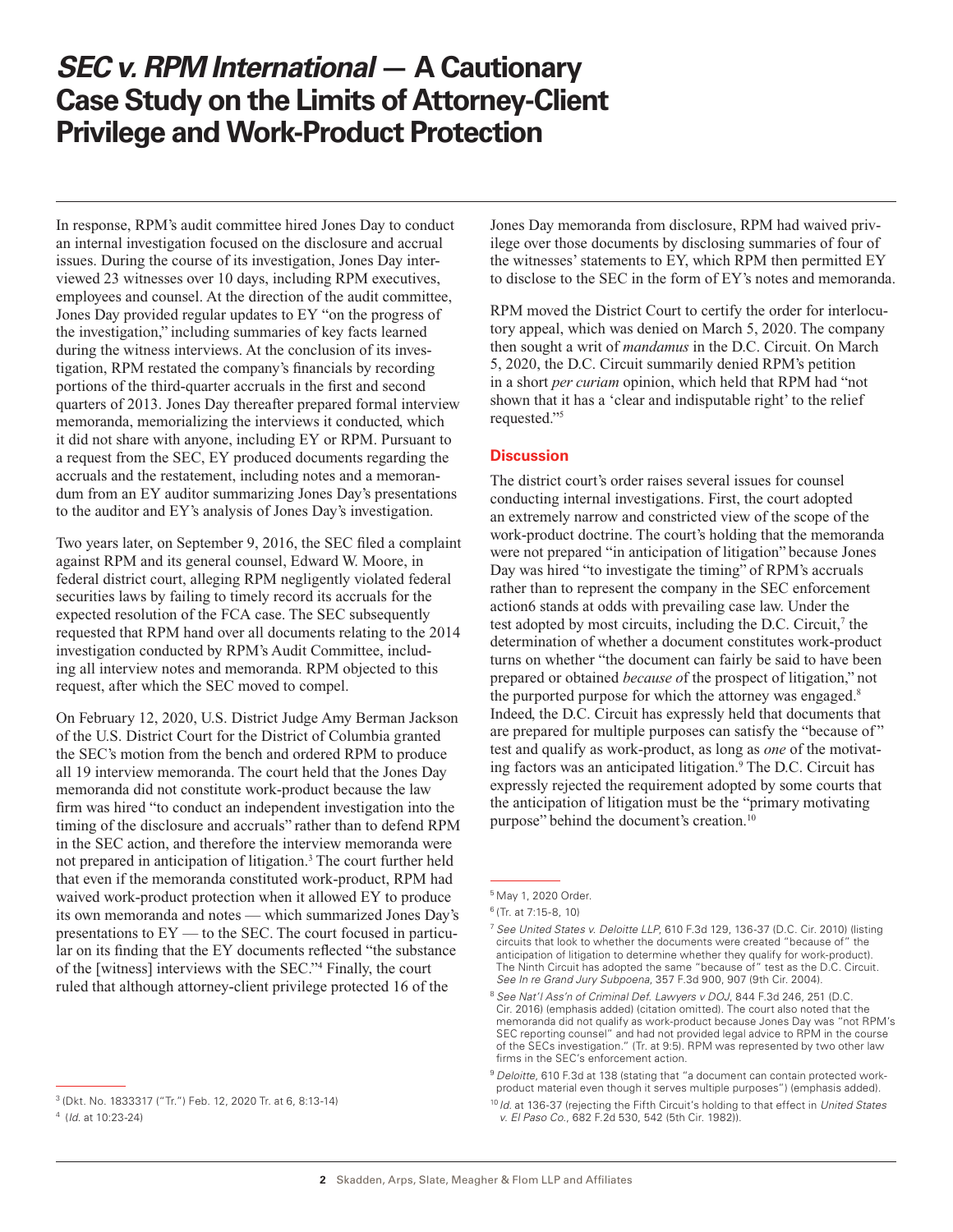In *RPM*, the Jones Day partner leading the investigation believed from the outset of the audit committee's investigation that litigation or other enforcement proceedings by the SEC "were reasonably foreseeable," which should have been more than sufficient to establish work product protection.<sup>11</sup> Significantly, Jones Day did not even begin drafting the interview memoranda until *after* RPM had already restated its financial statements and the SEC had requested Jones Day to brief it on the investigation. Therefore, it seems clear that a significant consideration in drafting the memoranda was to prepare for potential securities litigation.

The district court's determination that RPM waived attorney-client privilege and the work-product doctrine by providing summaries of certain witness interviews to EY and then letting EY produce notes and memoranda summarizing those reports to the SEC also raises issues for companies and law firms conducting internal investigations.

First, the court took an aggressive view of waiver. Although RPM claimed that it had only disclosed "facts" from its witness interviews to EY — and ultimately, via EY's notes and memoranda, to the SEC — the district court noted that, in a few instances, Jones Day had "disclosed the specific statements made during the interviews." *Id.*, Tr. at 15:16-17 (providing examples from EY's memoranda and notes, relaying what specific witnesses purportedly said). As RPM argued in its briefs, however, punishing a company for disclosing too many facts to its auditors during the course of an investigation into alleged accounting misstatements threatens to put companies in a perverse Catch-22. If a company discloses too few facts to its auditors, the SEC may sue the company for omitting to disclose material facts to its auditors in violation of 17 C.F.R. § 240.13b2- 2(a). On the other hand, if that company errs on the side of disclosing more facts to its auditors in the interest of transparency, the SEC may claim that the company has broadly waived both the work-product doctrine and attorney-client privilege.

The district court's determination that — even if the interview memoranda constituted work-product — RPM waived this protection by permitting EY to produce its memoranda and notes to the SEC without first requiring EY to redact any references to the interview summaries that Jones Day provided to EY, also is concerning. The work-product doctrine generally protects only documents and tangible things reflecting an attorney's thoughts

or mental impressions, not communications or facts that are memorialized in a document created *after* the purported waiver.<sup>12</sup> In this case, Jones Day did not draft the interview memoranda until weeks after it provided summaries to EY. Nonetheless, the district court concluded that RPM waived work-product protection over the interview memoranda as a result of EY's disclosure to the SEC, even though the Jones Day interview memoranda did not even exist at the time Jones Day debriefed EY.

Even if there were a sound basis for a privilege waiver, the court applied an overly broad, sweeping view of the waiver. Pursuant to Federal Rule of Evidence 502, the court is supposed to apply a detailed fairness analysis to determine the proper scope of any waiver.<sup>13</sup> As ruled upon in previous cases,<sup>14</sup> voluntary disclosure "generally results in a waiver only of the communication or information disclosed; a subject matter waiver (of either privilege or work product) is reserved for those unusual situations in which fairness requires a further disclosure of related, protected information, in order to prevent a selective and misleading presentation of evidence to the disadvantage of the adversary." Accordingly, "subject matter waiver is limited to situations in which a party intentionally puts protected information into the litigation in a selective, misleading and unfair manner."<sup>15</sup>

In *RPM*, the court found a broad subject matter waiver over all 19 interview memoranda even though Jones Day disclosed only short summaries of the interviews of four out of the approximately 20 witnesses who were interviewed. There is no indication in the record of a careful analysis to determine the proper scope of the waiver. Nor is there any indication that Jones Day disclosed the facts gleaned from its witness interviews to EY or affirmatively "permitted" EY to disclose those facts to the SEC in a selective, misleading or unfair manner in order to gain some tactical advantage in litigation with the agency. Rather, Jones Day's disclosures were made in order to provide transparency to RPM's auditors to assist in their review of a sensitive financial restatement, all of which calls into question the court's finding of a broad subject-matter waiver.

<sup>&</sup>lt;sup>11</sup> See NACDL, 844 F.3d at 251 (to satisfy "because of" standard, the author of document must have a "subjective belief that litigation was a real possibility" and that belief must be "objectively reasonable") (citation omitted).

<sup>12</sup>*Deloitte*, 610 F.3d at 134.

<sup>13</sup>*See* Fed. R. Evid. 502 (providing that scope of waiver depends on a careful analysis of whether the disclosed and undisclosed information concern the same subject matter and whether they ought in fairness be considered together).

<sup>14</sup>*See* Fed. R. Evid. 502 advisory committee explanatory note revised November, 28, 2007 (citations omitted). See, *e.g*., *In re United Mine Workers of Am. Emp. Benefit Plans Litig.*, 159 F.R.D. 307, 312 (D.D.C. 1994) (waiver of work-product limited to materials actually disclosed because the party did not deliberately disclose documents in an attempt to gain a tactical advantage).

<sup>&</sup>lt;sup>15</sup> Fed. R. Evid. 502 advisory committee note.